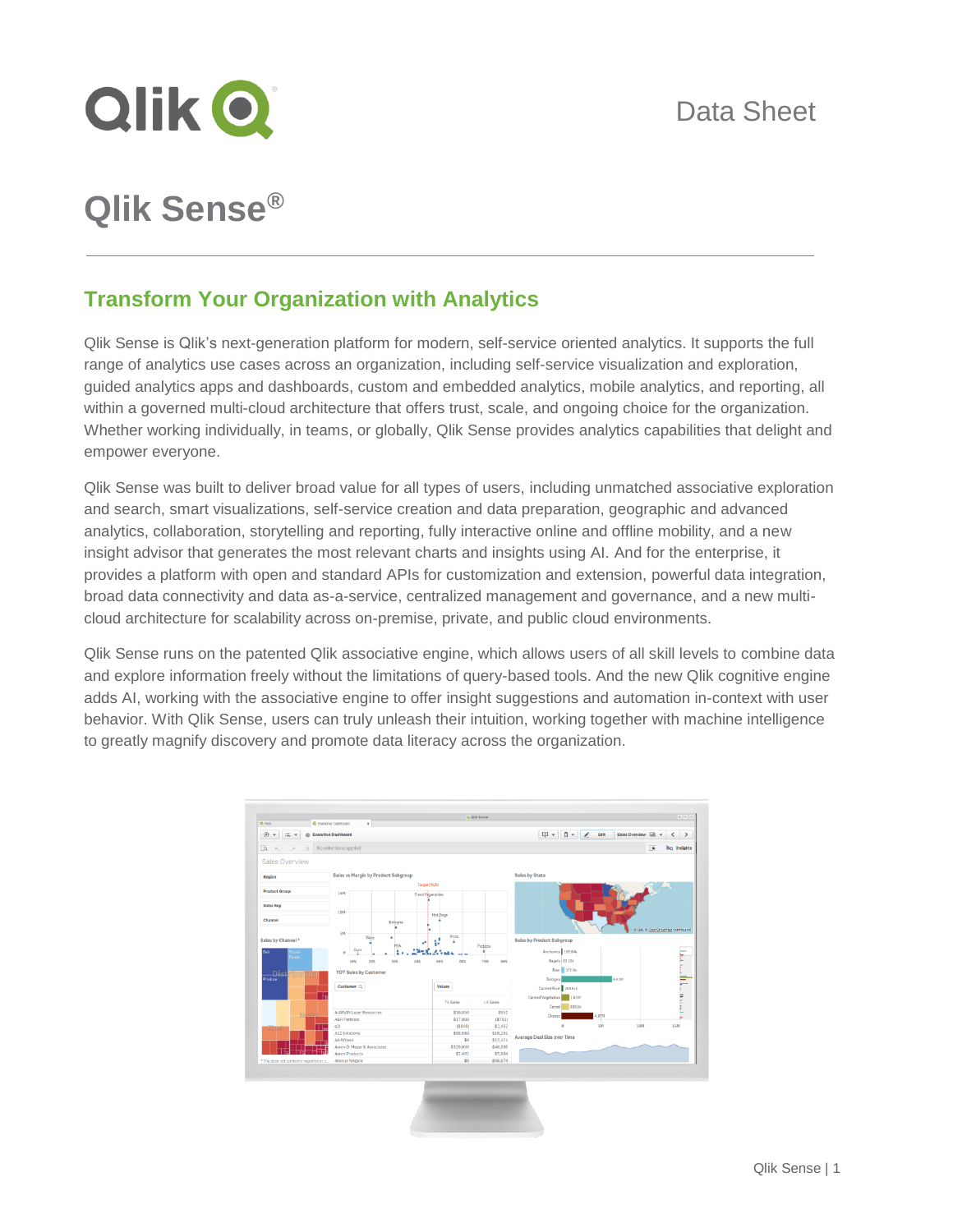#### **The Associative Difference®**

Relational databases and queries were designed in the 1980's for transactional systems, not modern analytics. Query-based tools leave data behind and limit users to restricted, linear exploration, resulting in blind spots and lost opportunities. Qlik Sense runs on the patented Qlik Associative Engine, which allows users of all skill levels to explore all their data freely without the limitations of query-based tools.

The Qlik engine brings together unlimited combinations of data, both big and small, without leaving any data behind. And it offers unprecedented freedom of exploration through interactive selection and search, instantly recalculating all analytics and revealing associations to the user in green (selected), white (associated) and gray (unrelated). By keeping all visualizations in context together and retaining both associated and unrelated values in the analysis, the Qlik engine allows users to discover previously unforeseen insights that would be missed with query-based tools.

| Q Product          | Q. Country     | Q Region      | Q. Customer           |
|--------------------|----------------|---------------|-----------------------|
| <b>Bib-Shorts</b>  | Canada         | Europe        | ٠<br>YourFuture       |
| <b>Bike Racks</b>  | France         | North America | ySecret               |
| <b>Bike Stands</b> | Germany        | <b>APAC</b>   | Zentrum für Interakti |
| Bottles and Cages  | United Kingdom |               | Zephur                |
| Bottom Brackets    | United States  |               | Zero Assumption Rec   |
| Realised           | Australia      |               | Zero G                |

The Qlik Associative Engine was built to provide highly scalable dynamic calculation and association for large numbers of users on massive data volumes. This unique and patented engine technology is Qlik's primary advantage, with over 20 years of innovation and investment.

# **Data Literacy for Everyone**

Qlik Sense offers a cutting-edge visualization and discovery experience in a smart, responsive, HTML5 user interface that allows people to explore information and gain trusted insights to solve complex problems. Qlik Sense is built to promote human intuition and data literacy in all areas of the user experience.

#### **The Associative Difference**

Exploration in Qlik Sense is unmatched. Users of all skill levels can freely ask questions using simple, natural interactive selections, without boundaries or restrictions. Qlik's associative engine instantly responds after each click, recalculating all analytics to the new context and highlighting associated and unrelated data through easyto-understand color cues. This empowers people to follow their own paths to insight, uncovering blind spots that would have been overlooked in query-based tools.



Smart Search in Qlik Sense is unlike any other business intelligence solution. It allows people to search across an entire application and all of their data using keywords to refine context and discover insight. Qlik Sense not only reveals matching dimensions, but also associations that exist between dimension values across all sources, ranking the results by strength of association. With smart search, even more people can understand the relationships in their data without needing to be experts.

| 43 Ge Co No selections applied<br>Εä     |                                                                 | 諜 | Ita Insights |
|------------------------------------------|-----------------------------------------------------------------|---|--------------|
| Q<br>Odessa Deli Meats                   |                                                                 |   | $\times$     |
| Deli Salads<br><b>Deli Meats</b>         |                                                                 |   | I۸           |
| City<br>Odessa                           | <b>Basket Product Group Desc</b><br>Deli                        |   |              |
| City<br>Odessa                           | <b>Product Group</b><br>Deli                                    |   |              |
| Ship To City<br>Odessa                   | <b>Basket Product Group Desc</b><br>Deli                        |   |              |
| Ship To City<br>Odesso                   | <b>Product Group</b><br>Delt                                    |   |              |
| <b>Basket Product Group Desc</b><br>Deli | <b>Sales Rep</b><br>Cideosa Morris                              |   |              |
| <b>Product Group</b><br>Deli             | Sales Rep.<br>Odessa Morris                                     |   |              |
| City<br>Odessa                           | <b>Basket Product Sub Group Desc</b><br>Deli Meats, Deli Salada |   |              |
| City<br>Odesso                           | <b>Product Sub Group</b><br>Dell Meats, Dell Salads             |   |              |
| <b>Ship To City</b><br>Odessa            | <b>Basket Product Sub Group Desc</b><br>Dell Meate, Dell Salada |   |              |
| <b>Ship To City</b><br>Odesso            | <b>Product Sub Group</b><br>Dell Meats, Dell Salads             |   |              |
| <b>Sales Rep</b><br>Odessa Morris        | <b>Basket Product Sub Group Desc</b><br>Dell Meats, Dell Salads |   |              |
| Sales Rep<br>Odessa Morria               | <b>Product Sub Group</b><br>Deli Meats, Deli Salada             |   |              |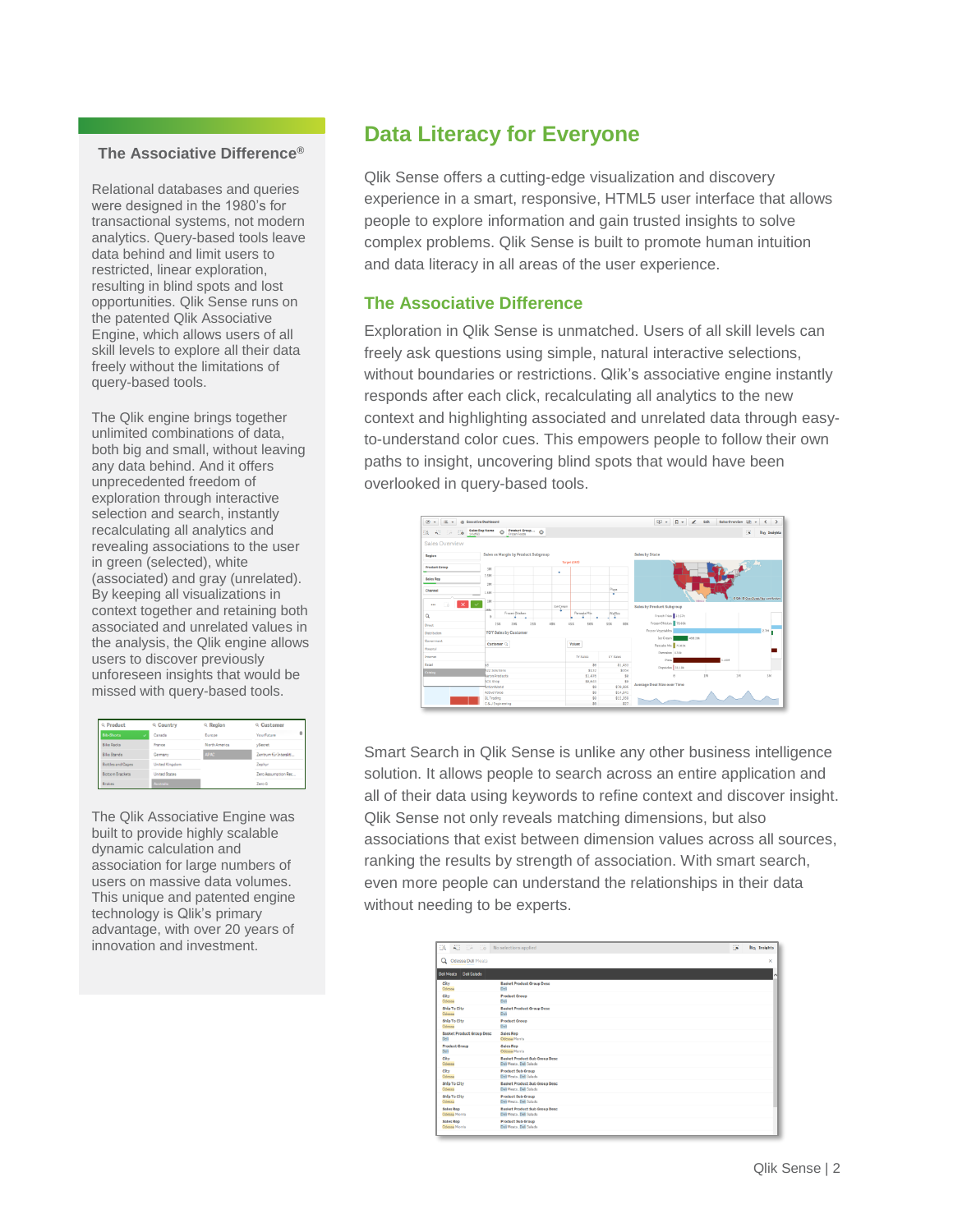## **Augmented Analytics and Visualizations**

Qlik Sense offers a rich set of augmented analytics that work together with the associative experience. Smart visualizations summarize the overall shape of the data set, highlight outliers, and depict hotspots and areas of data density for large data sets, allowing users to quickly spot insights and explore further. Smart visualizations are fully responsive, automatically scaling data and visual representations for different screen sizes. Qlik Sense offers advanced analytics integration that delivers the power of third party engines such as R and Python to business users, updating calculations in real-time as the user explores. Multi-layer mapping using Qlik GeoAnalytics® technology offers advanced geospatial analysis and lookup. And powered by the Qlik Cognitive Engine, the new Insight Advisor automatically generates suggested analytics and insights based on the overall data set and search criteria. These capabilities allow users to combine their intuition with machine intelligence to quickly discover the best insights, patterns, and outliers in their data, further driving data literacy for everyone.



#### **Accelerated Self-Service Creation**

With Qlik Sense, users can simply drag and drop to create visualizations, using their own data sources or corporate data from governed libraries. Users no longer have to wait for others to build visualizations — they can create, modify and personalize based on their own skill level, without having to wire visualizations together or build SQL queries. Simple, intuitive data preparation and authoring features progressively reveal complexity only as users need and want it. And with new Augmented Intelligence capabilities, Qlik Sense recommends the right associations between data sources and suggests the best charts for analysis, accelerating and simplifying the creation process.



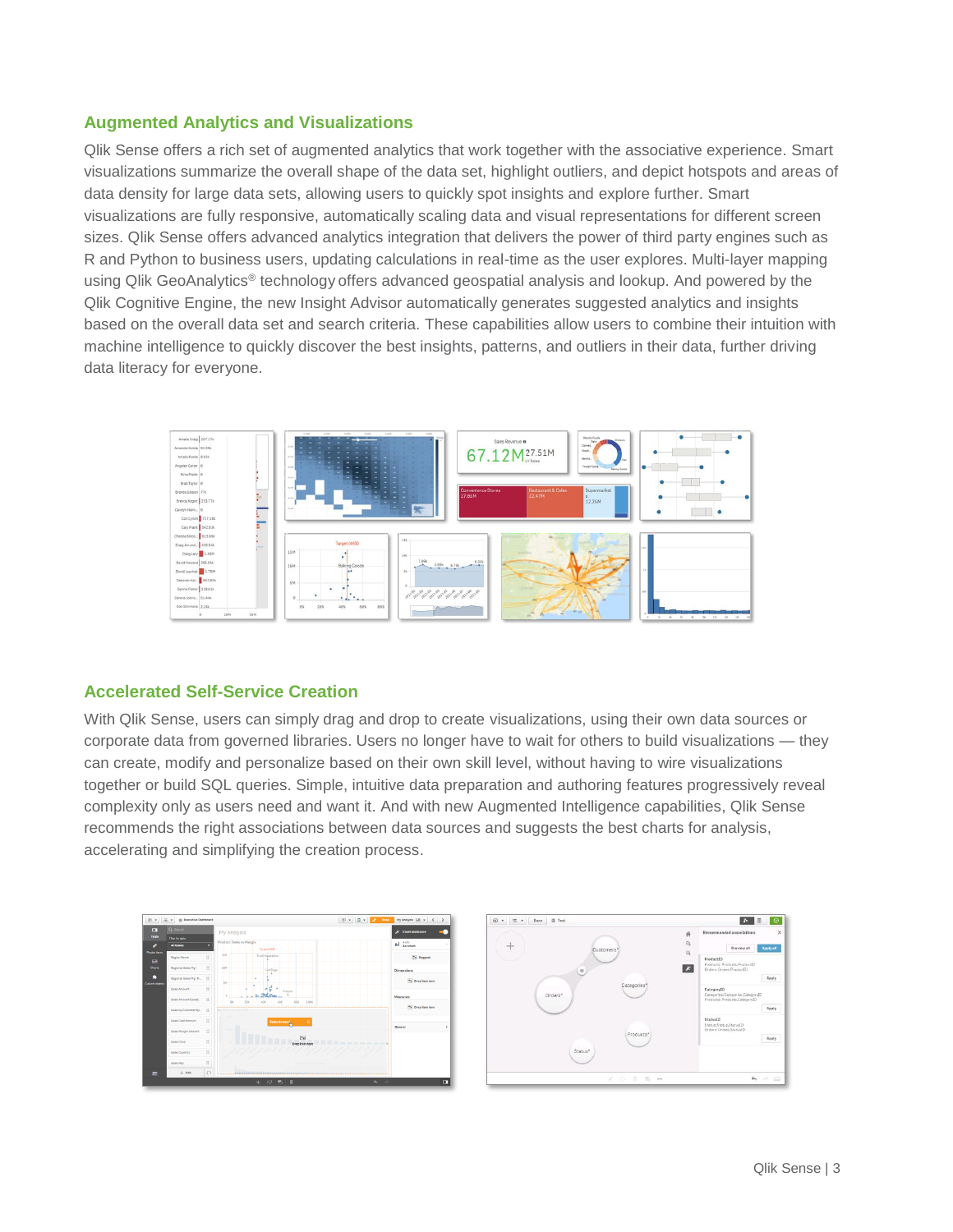# **Seamless Sharing of Insights**

Qlik Sense supports seamless sharing of insights for groups and teams to better collaborate, communicate, and instantly solve problems, anywhere, anytime. With Qlik Sense, users can easily work together in a social and collaborative fashion, in the cloud and beyond, to spread insight, confidence, and trust.

## **Centralized Sharing and Collaboration**

Qlik Sense offers the ability to find and share relevant analytics through a centralized hub with organized, governed content areas. Users can easily find and take advantage of analytics and stories created by teammates, and can publish analytics for others to use in a self-service manner. And with new multi-cloud capabilities, people can directly access and share content based on their workgroup or topic area across a combination of on-premise and cloud environments with a social and collaborative experience.

## **Interactive Storytelling and Reporting**

Interactive Data Storytelling allows people to create and present guided stories, rich with narrative and graphics, to communicate insights and facilitate discussion. Direct, in-context linking to live analysis allows for immediate answers to follow-up questions that arise in discussion, reducing delays in decision making.

Users can also print analytics, sheets, and stories and convert directly to PPT and PDF, and export data to Excel, based on their current selections. And with Qlik NPrinting®, organizations can centrally produce and distribute reports in Microsoft® Office and pixel perfect formats, allowing them to broadly spread insight to large communities of people while retiring legacy BI and reporting systems.

## **Anywhere, Anytime Mobility**

Qlik Sense is inherently mobile, delivering a complete set of analytics capabilities within an optimized user experience on any device. Unlike other products, users can fully explore, create, and collaborate, without boundaries or limitations, allowing them to instantly answer questions and solve problems directly at the point of decision.

A unified, touch-based HTML5 client provides intuitive operation, and responsive design intelligently adapts visualizations, data, and functionality to create the best possible experience on any device. And the Qlik Sense Mobile app for iOS features the associative engine running locally on the device — providing fully interactive exploration both online and offline. With Qlik Sense, there is no need to customize content for mobility. Users simply create and consume anywhere.

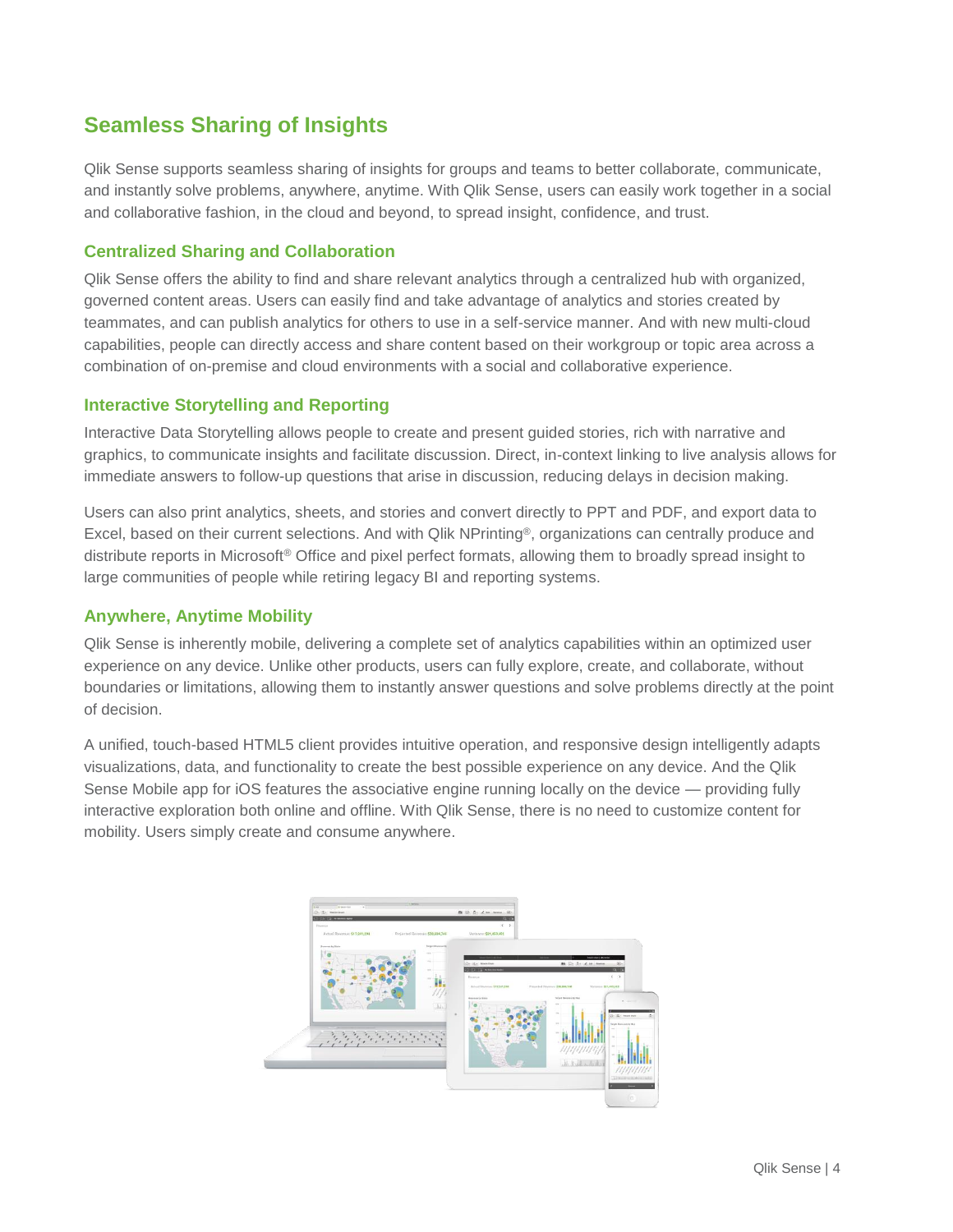# **A Platform for the Enterprise Ecosystem**

Qlik Sense offers a true data analytics platform, supporting organizations of all sizes with developer and enterprise capabilities not typically found in standalone visualization tools. This approach empowers organizations to broadly deploy self-service oriented analytics across the enterprise and beyond, to solve complex problems without having to sacrifice governance, security, or scalability.

## **Open Customization and Extension**

Qlik Sense is underpinned by the Qlik Analytics Platform®, allowing it to be fully customized to meet unique business needs. It offers a complete set of open and standard APIs for developers to build custom applications, embed analytics in operational apps, and extend the functionality of Qlik Sense for new types of visualizations, augmented capabilities, and specialized business requirements. These platform capabilities can be utilized by developers with standard technology skill sets such as HTML5, JavaScript, and .NET. With Qlik Sense, organizations can create applications and analytics that serve new use cases, and extend analytics to the broader ecosystem of customers and partners.

#### **Big (and Small) Data Integration**

Qlik Sense offers a complete set of data preparation and integration capabilities, allowing users to work with nearly limitless combinations of data, both big and small. Augmented self-service data preparation allows non-technical users to visually combine, transform and load data from multiple sources, without leaving data behind. Data sources can be easily combined using drag-and-drop, with machine suggestions to help identify the best associations. Intelligent profiling automatically processes various data types and provides descriptive statistics, and visual transformation offers a full set of data preparation features such as derived fields, binning, and concatenation. Robust ETL scripting is also available, allowing organizations to handle the most complex data integration challenges without requiring external tools or data repositories. Qlik Connectors® provides broad connectivity to local, on premise, and web based data sources. And Qlik DataMarket® provides external data-as-a-service, for an outside-in perspective.



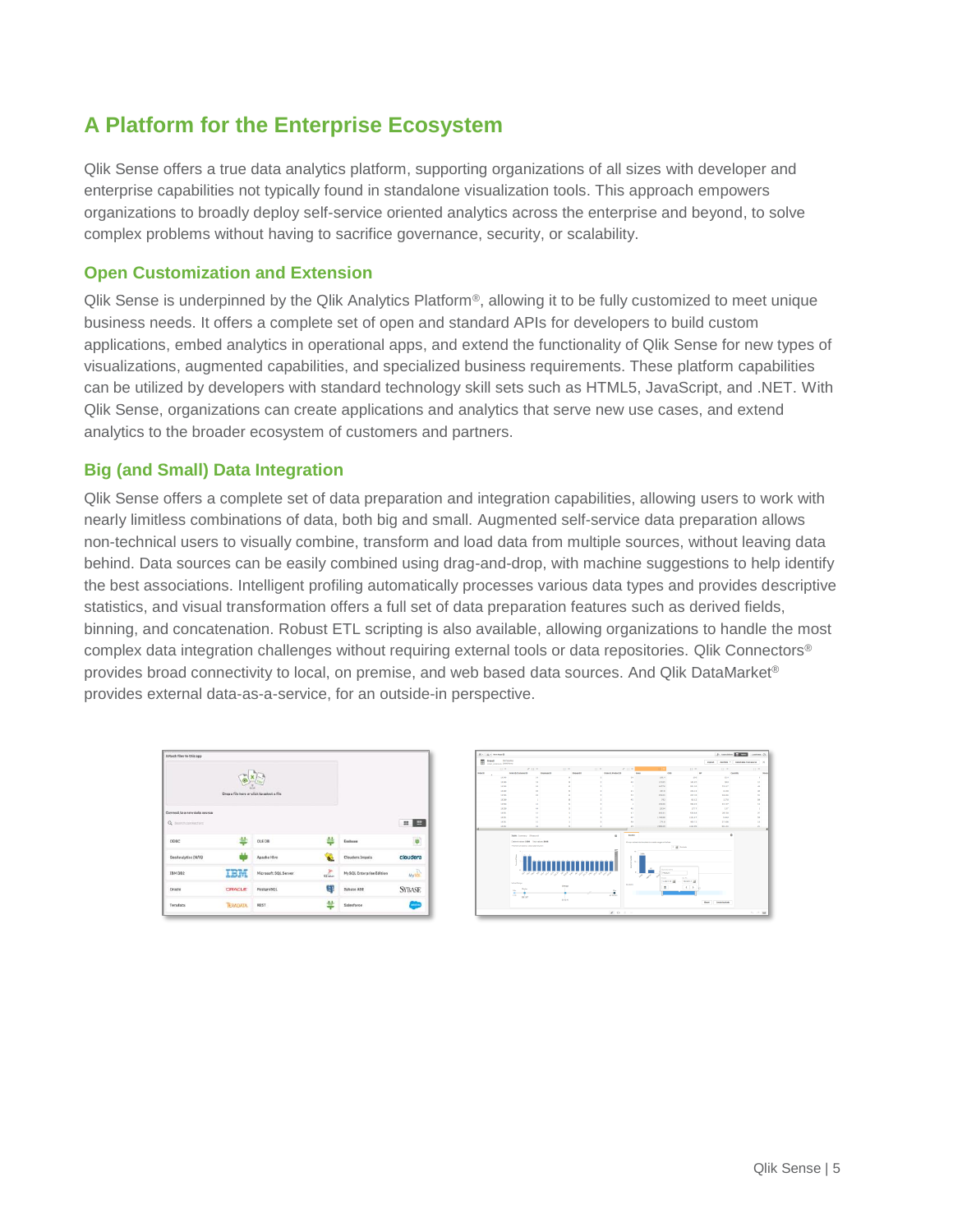#### **Multi-Cloud Scalability and Governance**

Qlik Sense is built on a governed, multi-cloud architecture that empowers organizations to broadly scale and deploy analytics without having to trade off governance and trust.

The Qlik Management Console (QMC) offers a central point of management and monitoring for all areas of Qlik Sense Enterprise, including multi-geography deployments. The QMC provides a large set of configuration options for content and resources that drive quicker deployments, efficient and flexible license management, and proper use of applications, objects, and data. The QMC is web based, responsive, and touch enabled for access on any device.

Qlik Sense offers a centralized, rules-based security model that provides customized, robust protection for all areas of the product. Administrators can define security rules based on users, actions, resources, and the environment, for all areas of the product. Governed, centralized libraries of data, measures, and analytics help to ensure consistency and accuracy across the organization. Dynamic data reduction provides granular control over information access down to the row and column level. And with Qlik's associative engine at its core, Qlik Sense offers industry-leading, high-speed dynamic calculation and performance for large numbers of users on massive data volumes.

Qlik Sense offers a new multi-cloud architecture that delivers scalability and ongoing deployment flexibility across combinations of on-premise, private, and public cloud sites. This new architecture allows organizations to expand the reach of analytics to new users while retaining flexibility to choose where data resides and computing workloads take place. With multi-cloud capabilities, organizations can distribute content in a policydriven manner from traditional Windows deployments to private and public cloud environments running Qlik Sense Enterprise for Elastic, the new Linux-based architecture. And users can seamlessly access analytics content and collaborate across all environments through an organized hub. In addition, Qlik Cloud® Services provides a public cloud option hosted by Qlik for Qlik Sense subscription customers. Multi-cloud capabilities in Qlik Sense are built with cloud native, containerized software and a micro-services approach that elastically scales across all environments, whether on-premise or in the cloud.